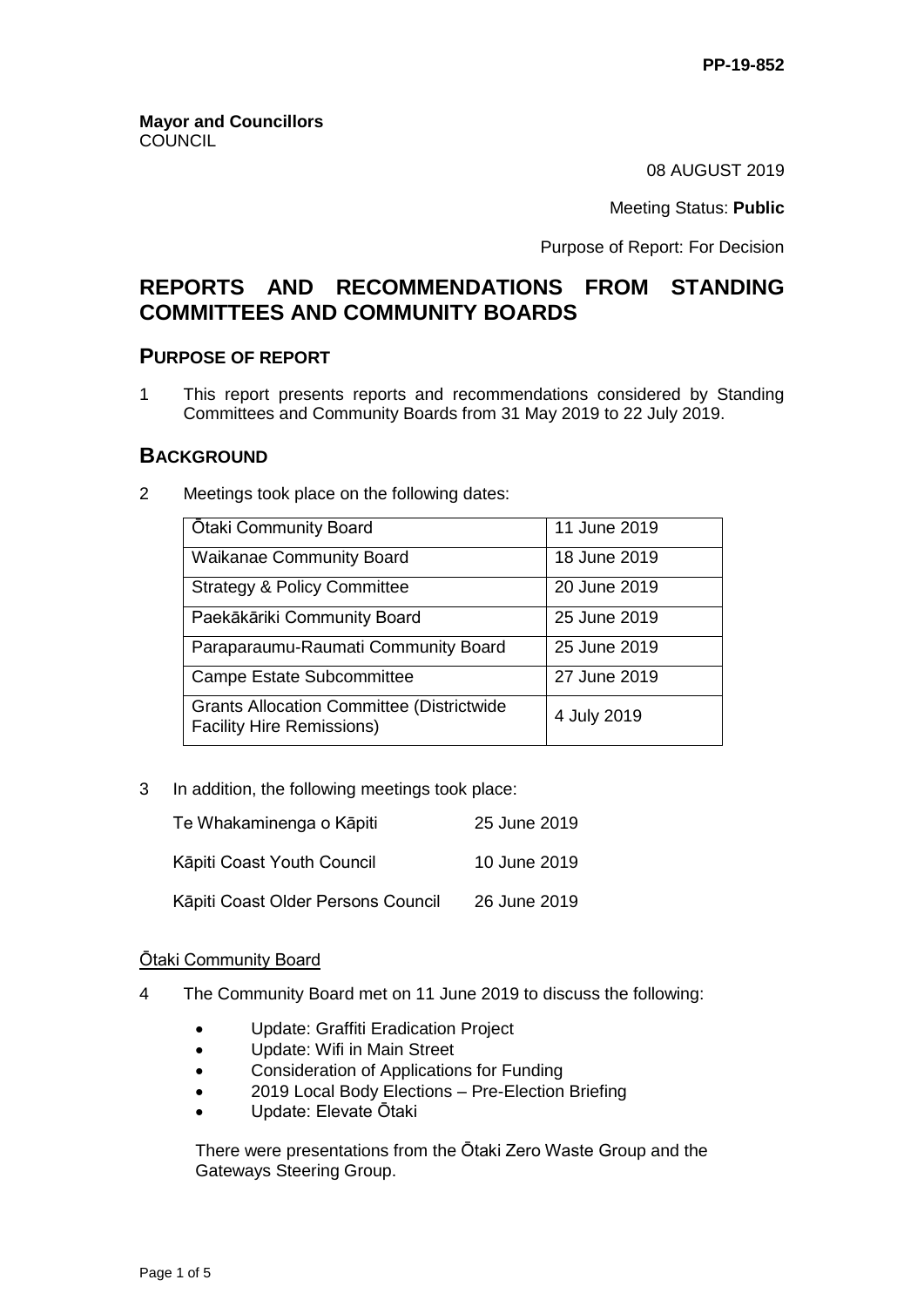### Waikanae Community Board

- 5 The Community Board met on 18 June 2019 to discuss the following:
	- Update: Police Base, Waikanae
	- Update: New Waikanae Library Arrangements
	- Road Naming: 28-42 Huia Street, Waikanae Subdivision
	- 2019 Local Body Elections Pre Election Briefing
	- Consideration of Applications for Funding

### Strategy and Policy Committee

- 6 The Committee met on 20 June 2019 to discuss the following:
	- Update: Regional Waste Forum Meeting Items of Interest
	- LGNZ Annual General Meeting Remits
	- Social Investment Update
	- The Re-Insertion of the Four Well-Beings back into the Local Government Act

The following items were considered in Public Excluded session:

Variation 3 County Road Otaki Low Density Precinct

#### Paekākāriki Community Board

- 7 The Committee met on 25 June 2019 to discuss the following:
	- Update: GWRC Queen Elizabeth Park Coastal Retreat Plan Process
	- Update: Seawall update
	- Consideration of Funding Applications
	- 2019 Local Body Elections Pre Election Briefing

### Paraparaumu-Raumati Community Board

- 8 The Committee met on 25 June 2019 to discuss the following:
	- Consideration of Applications for Funding
	- 2019 Local Body Elections Pre Election Briefing
	- Epiha Street Parking Restriction Changes

#### Campe Estate Subcommittee

- 9 The Committee met on 27 June 2019 to discuss the following:
	- Campe Estate Grants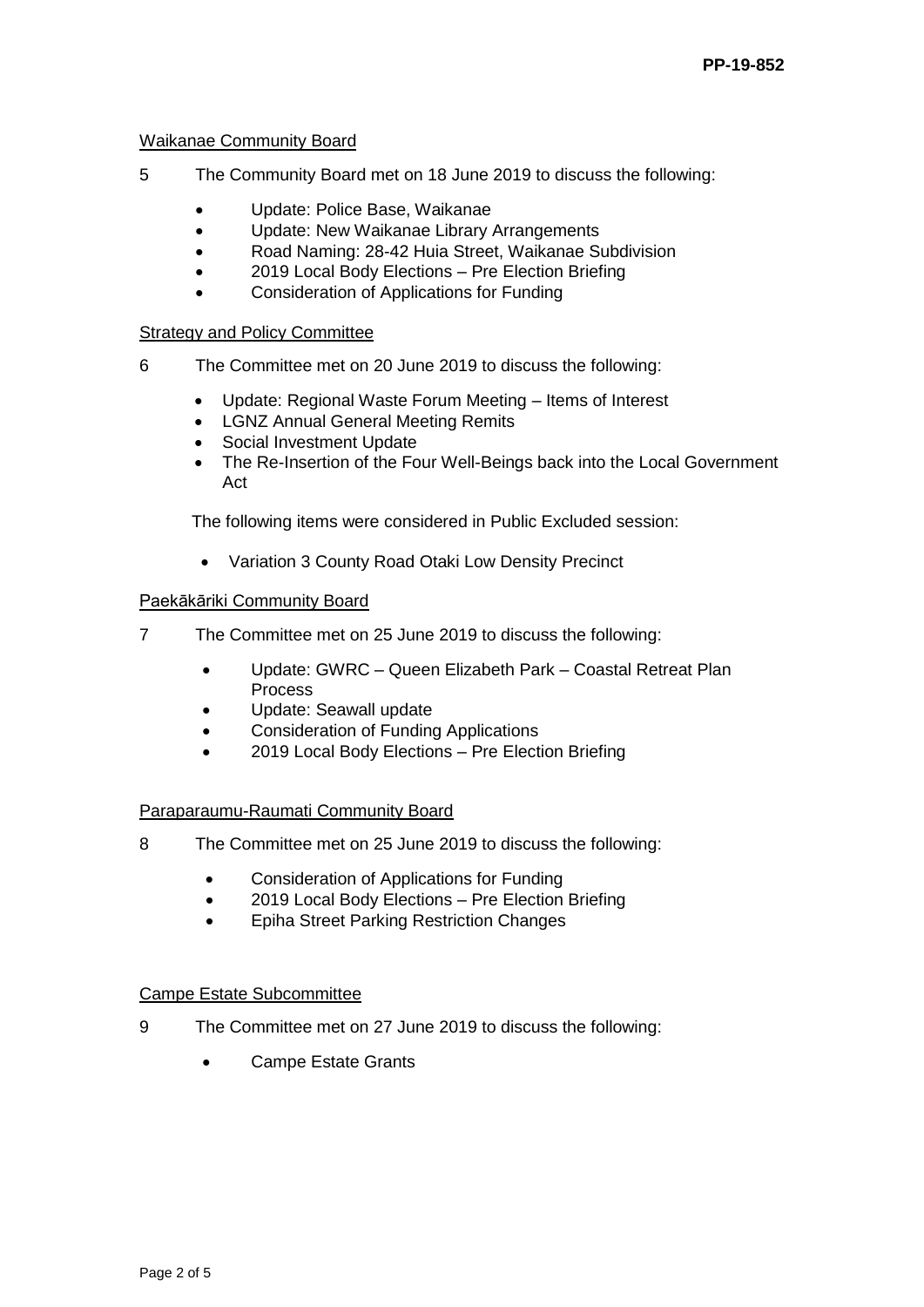#### Grants Allocation Committee (Districtwide Facility Hire Remissions)

- 10 The Committee met on 4 July 2019 to discuss the following:
	- Applications for Districtwide Facility Hire Remissions

The following item was considered in Public Excluded session:

Confirmation of Public Excluded Minutes – 16 May 2019 (Waste Levy)

#### Te Whakaminenga o Kāpiti

- 11 Te Whakaminenga o Kāpiti met on 25 June 2019 to discuss the following:
	- Maori Economic Development Grants Allocation of Funds
	- Waitangi Day Commemorations 2019 and Future Events
	- Update: Community Lead Coastal Adaptation
	- Update: Provincial Growth Fund
	- Update: Group Manager, People & Partnerships
	- Matters Under Action
	- Iwi Updates
	- Treaty Settlements overview from each iwi
	- Council Update
	- Correspondence
	- Future Agenda Requests

There was a presentation on the Economic Development Strategy Refresh & The Kāpiti Destination Story.

### Kāpiti Coast Youth Council

- 12 The Kāpiti Coast Youth Council met on 10 June 2019 to discuss the following:
	- **Zeal Update**
	- Councillors Update
	- Think Big Update
	- Mural Update
	- 2025 Carbon Neutral Goal Discussion
	- KEYS Update
	- No.8 Wire Week Update
	- Te Anamata
	- Recycling Youth Council Gear
	- Ara Taiohi Meeting
	- Youthoween 2019 (October) & ZEAL Open Day (20 July)
	- Youth Council Noho (17 & 18 August)
	- Dominoes Letter
	- Festival for the Future (26 28 July)
	- Election Event Discussion
	- Ōtaki Bus Advocacy Letter Update
	- Video Workshop
	- Cycleways, Walkways & Bridleways Update
	- Recruitment Plan & Panel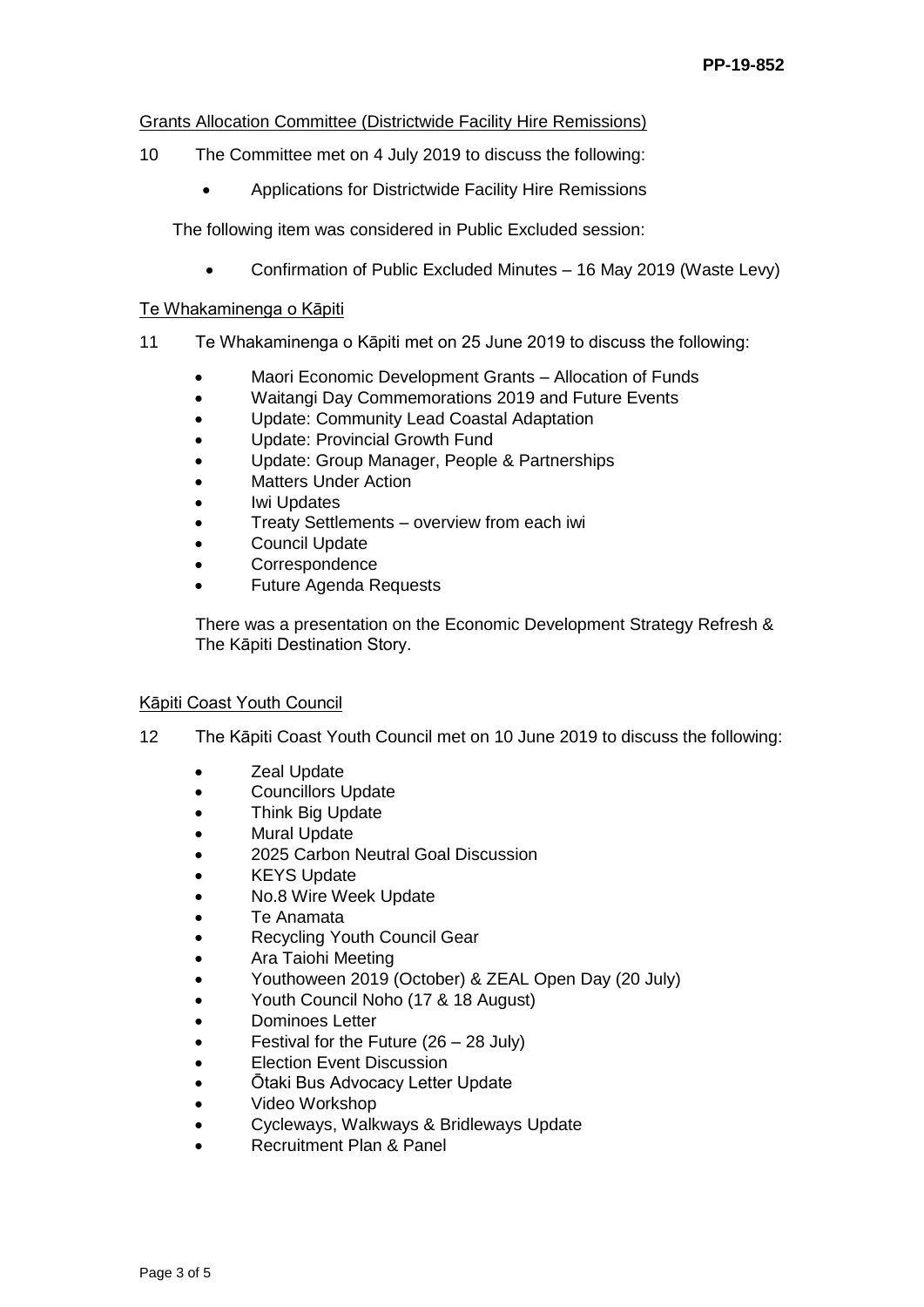Kāpiti Coast Older Persons Council

- 13 The Kāpiti Coast Older Persons Council met on 26 June 2019 to discuss the following:
	- Road Safety Advisory Group Update
	- CWB Advisory Group Update
	- Report Back from Workgroups
	- Round the Table Discussion

There were presentations from Les Buckley, Kāpiti Community Patrol, and Mayor K Gurunathan, Whanganui City Council remit 20, Mobility Scooter road safety.

# **RECOMMENDATIONS**

14 That Council notes the following recommendation from Waikanae Community Board:

**That the Waikanae Community Board accepts the proposed membership nominations and structure of the Waimanu Lagoons Focus Group, to be reflected in the Terms of Reference for the Waimanu Lagoons Reserve.** 

**That the Waikanae Community Board appoints the following community members to the Waimanu Lagoons Focus Group:** 

- o **Jeremy Seamark, Community Board representative – Chair**
- o **Laurie Petherick, Neighbours Group – representative 1 of 2**
- o **Steve Hollett, Neighbours Group – representative 2 of 2**
- o **Dennis Thomas, Care Group representative**
- o **Keith Ratcliffe, Waikanae Beach resident 1 of 3**
- o **Rachel Salive, Waikanae Beach resident 2 of 3**
- o **Warren Sutton, Waikanae Beach resident 3 of 3**

**That the Waikanae Community Board would like Council to note the above two resolutions.** 

**That the Waikanae Community Board request that the Mayor strongly advocate for Greater Wellington Regional Council to secure a parking solution for Waikanae.**

15 That Council considers the following recommendation for ratification:

**That the Paraparaumu/Raumati Community Board agreed to increasing the parking time limit on the east side of Epiha Street between numbers 1 and 23 from 60 minutes to 2 hours (P120).**